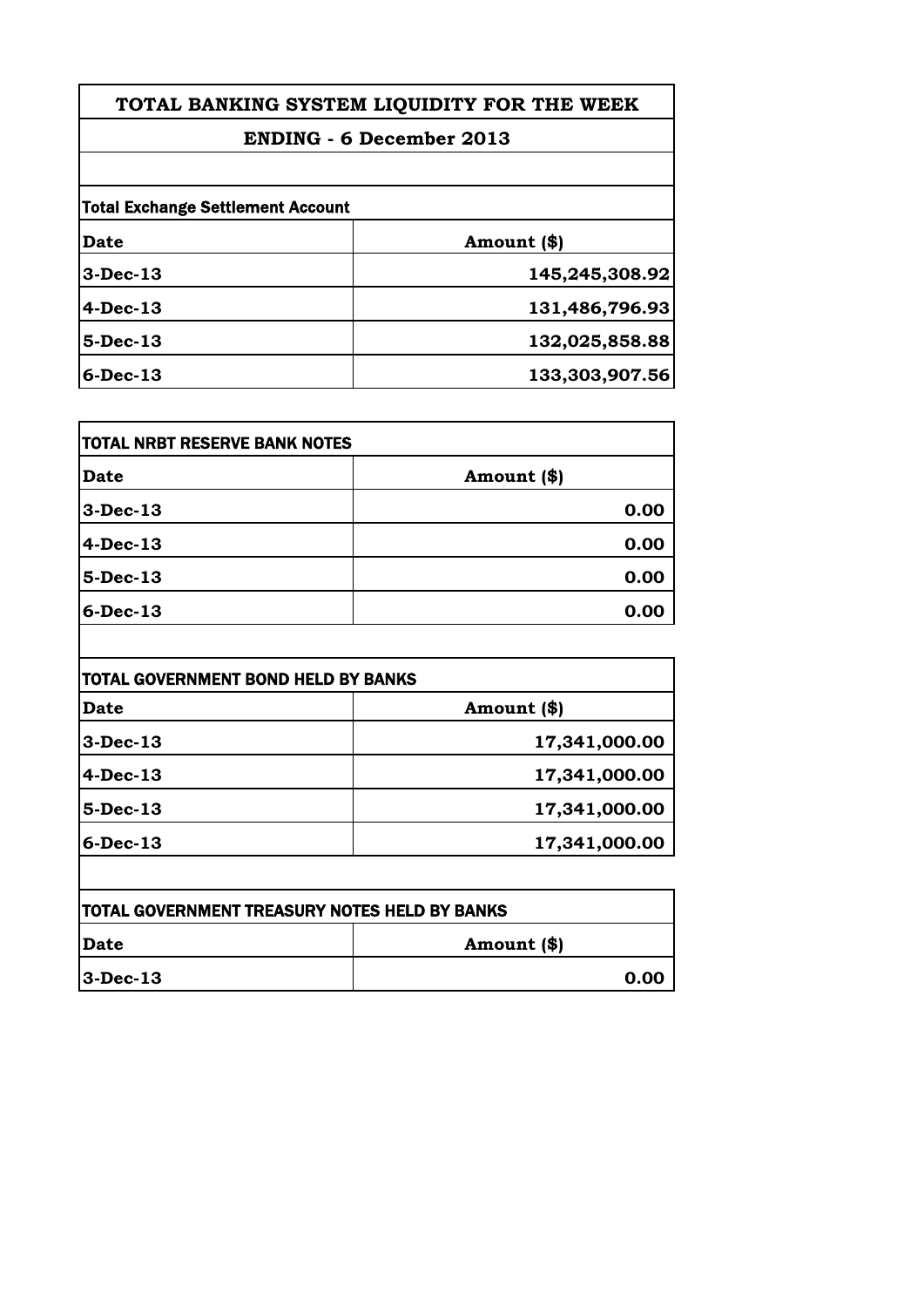# **TOTAL BANKING SYSTEM LIQUIDITY FOR THE WEEK**

# **ENDING - 13 December 2013**

| <b>Total Exchange Settlement Account</b> |                   |
|------------------------------------------|-------------------|
| Date                                     | Amount (\$)       |
| $9-Dec-13$                               | 133, 184, 445.56  |
| 10-Dec-13                                | 133, 113, 414. 91 |
| 11-Dec-13                                | 132,587,225.14    |
| $12$ -Dec-13                             | 132,628,036.49    |
| 13-Dec-13                                | 132,643,895.20    |

| Date<br>Amount (\$) | TOTAL NRBT RESERVE BANK NOTES |  |
|---------------------|-------------------------------|--|
|                     |                               |  |
| 9-Dec-13            | 0.00                          |  |
| $10$ -Dec-13        | 0.00                          |  |
| 11-Dec-13           | 0.00                          |  |
| $12$ -Dec-13        | 0.00                          |  |
| 13-Dec-13           | 0.00                          |  |

 $\overline{\phantom{a}}$ 

| Date       | Amount (\$)   |
|------------|---------------|
| $9-Dec-13$ | 17,341,000.00 |
| 10-Dec-13  | 17,341,000.00 |
| 11-Dec-13  | 17,341,000.00 |
| 12-Dec-13  | 17,341,000.00 |
| 13-Dec-13  | 17,341,000.00 |

| <b>TOTAL GOVERNMENT TREASURY NOTES HELD BY BANKS</b> |             |
|------------------------------------------------------|-------------|
| <b>IDate</b>                                         | Amount (\$) |
| $ 9-Dec-13 $                                         | 0.00        |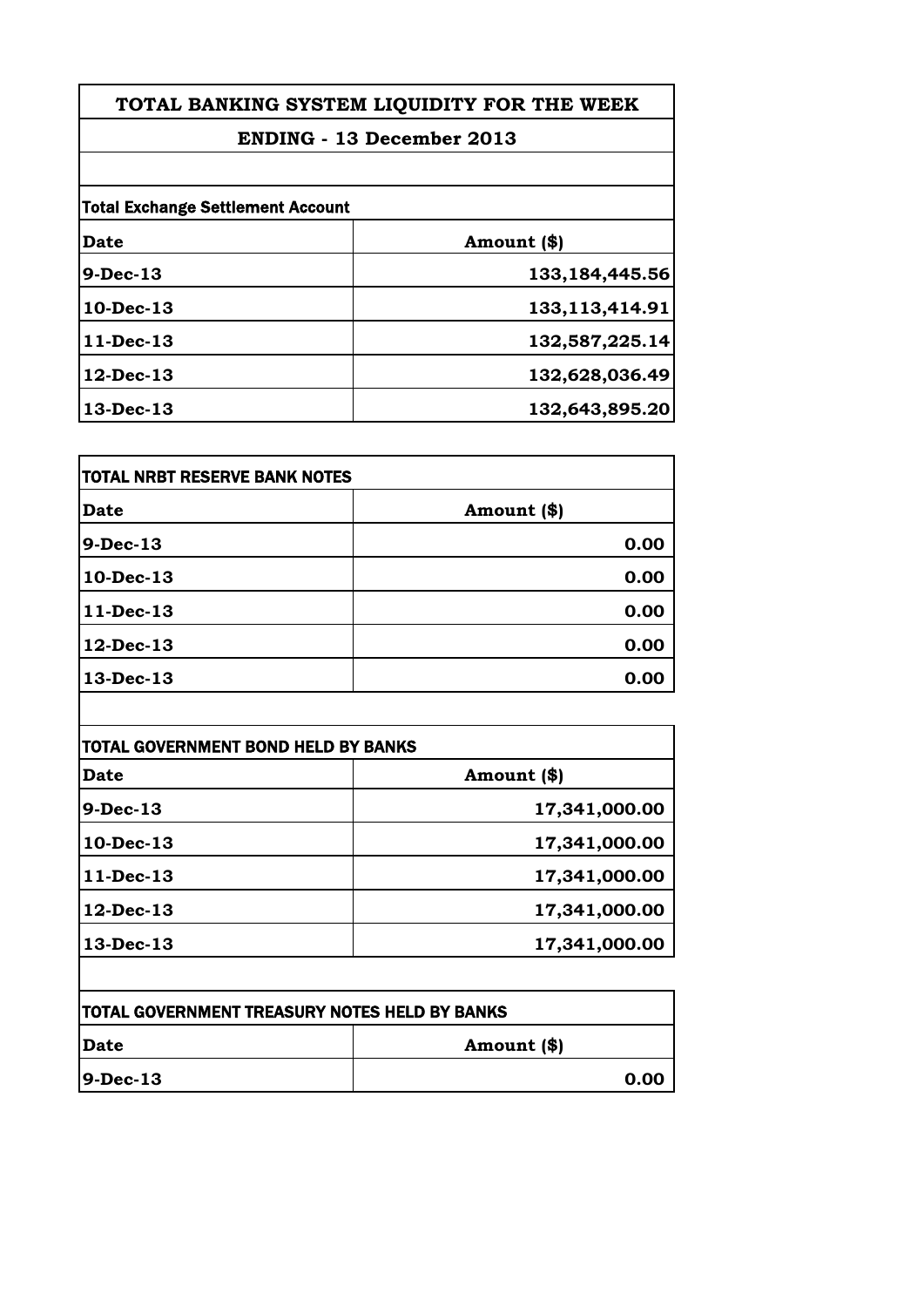# **TOTAL BANKING SYSTEM LIQUIDITY FOR THE WEEK**

# **ENDING - 20 December 2013**

| <b>Total Exchange Settlement Account</b> |                |
|------------------------------------------|----------------|
| Date                                     | Amount (\$)    |
| 16-Dec-13                                | 131,747,280.20 |
| 17-Dec-13                                | 132,760,336.72 |
| 18-Dec-13                                | 133,268,614.43 |
| 19-Dec-13                                | 134,981,440.32 |
| $20$ -Dec-13                             | 133,830,589.78 |

| TOTAL NRBT RESERVE BANK NOTES |             |
|-------------------------------|-------------|
| Date                          | Amount (\$) |
| $16$ -Dec-13                  | 0.00        |
| $17 - Dec-13$                 | 0.00        |
| 18-Dec-13                     | 0.00        |
| 19-Dec-13                     | 0.00        |
| 20-Dec-13                     | 0.00        |
|                               |             |

| Date         | Amount (\$)   |
|--------------|---------------|
| 16-Dec-13    | 17,341,000.00 |
| 17-Dec-13    | 17,341,000.00 |
| 18-Dec-13    | 17,341,000.00 |
| 19-Dec-13    | 17,341,000.00 |
| $20$ -Dec-13 | 17,341,000.00 |

| <b>TOTAL GOVERNMENT TREASURY NOTES HELD BY BANKS</b> |             |
|------------------------------------------------------|-------------|
| <b>IDate</b>                                         | Amount (\$) |
| $ 16 - Dec - 13 $                                    | 0.00        |